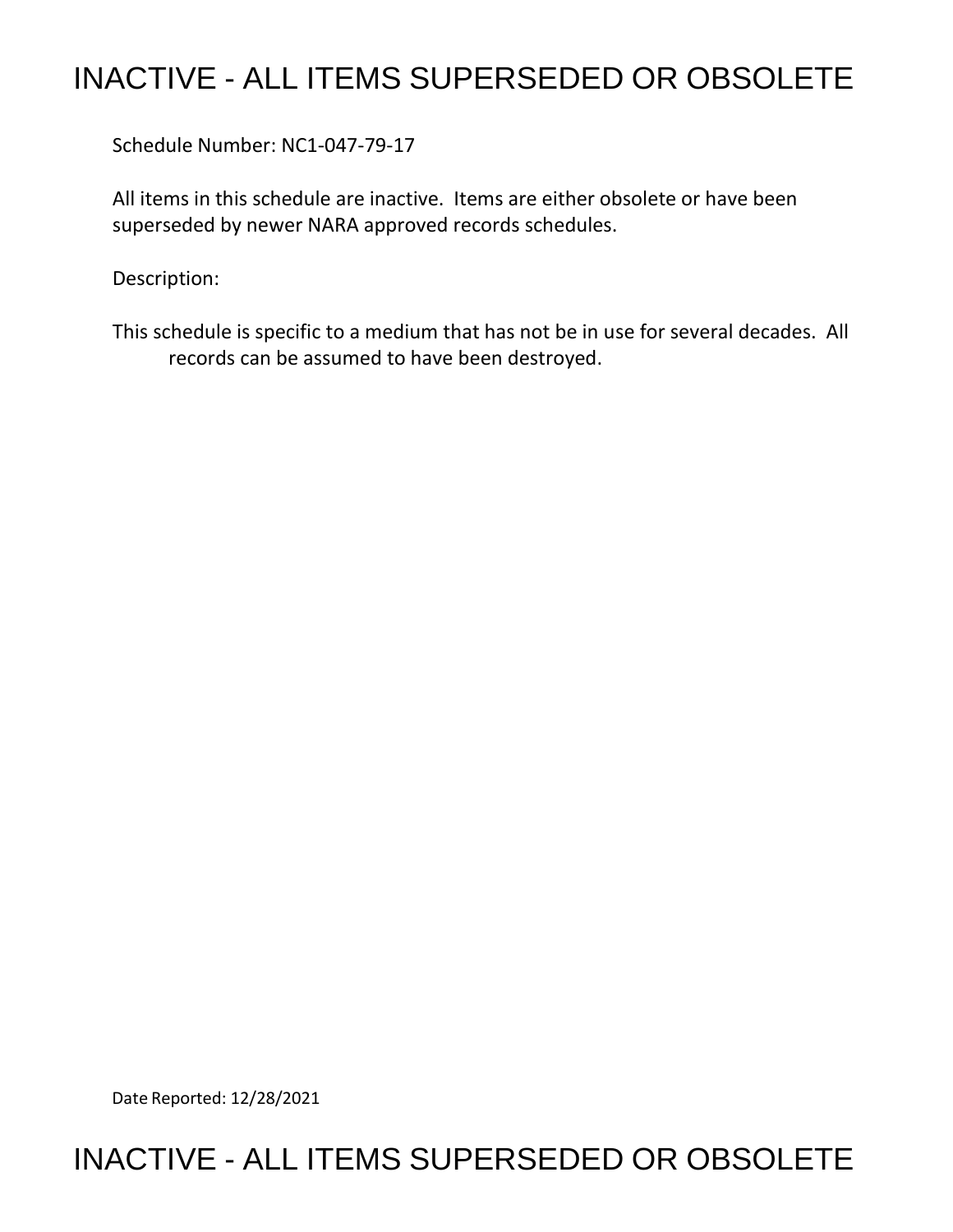| REQUEST FOR RECORDS SPOSITION AUTHORITY<br>(See Instructions on reverse)<br><b>JOB NO</b>                                                                                                |                                                                                                                     |                 |                                                                                                                                             | Rend NCV 1000417Kg                              |                     |
|------------------------------------------------------------------------------------------------------------------------------------------------------------------------------------------|---------------------------------------------------------------------------------------------------------------------|-----------------|---------------------------------------------------------------------------------------------------------------------------------------------|-------------------------------------------------|---------------------|
|                                                                                                                                                                                          |                                                                                                                     |                 | <b>LEAVE BLANK</b>                                                                                                                          |                                                 |                     |
|                                                                                                                                                                                          |                                                                                                                     |                 |                                                                                                                                             |                                                 |                     |
|                                                                                                                                                                                          |                                                                                                                     |                 | $NC1-47-79-17$                                                                                                                              |                                                 |                     |
|                                                                                                                                                                                          | TO: GENERAL SERVICES ADMINISTRATION,                                                                                |                 |                                                                                                                                             |                                                 |                     |
| NATIONAL ARCHIVES AND RECORDS SERVICE, WASHINGTON, DC 20408                                                                                                                              |                                                                                                                     |                 | DATE RECEIVED                                                                                                                               |                                                 |                     |
| 1. FROM (AGENCY OR ESTABLISHMENT)<br>Department of Health, Education, and Welfare                                                                                                        |                                                                                                                     |                 | 8/16/79                                                                                                                                     |                                                 |                     |
| 2. MAJOR SUBDIVISION                                                                                                                                                                     |                                                                                                                     |                 | NOTIFICATION TO AGENCY                                                                                                                      |                                                 |                     |
| Social Security Administration                                                                                                                                                           |                                                                                                                     |                 | In accordance with the provisions of 44 U.S.C. 3303a the disposal re-<br>quest, including amendments, is approved except for items that may |                                                 |                     |
| 3. MINOR SUBDIVISION                                                                                                                                                                     |                                                                                                                     |                 | be stamped "disposal not approved" or "withdrawn" in column 10.                                                                             |                                                 |                     |
| District and Branch Offices                                                                                                                                                              |                                                                                                                     |                 |                                                                                                                                             |                                                 |                     |
|                                                                                                                                                                                          | 4. ANAME OF PEASON WATH WHOM TO CONFER<br>somu                                                                      | 5. TEL. EXT.    |                                                                                                                                             |                                                 |                     |
|                                                                                                                                                                                          | Ern#st'P. Lardieri                                                                                                  | 594-5770        |                                                                                                                                             |                                                 |                     |
|                                                                                                                                                                                          | 6. CERNIFICATE OF AGENCY REPRESENTATIVE:                                                                            |                 |                                                                                                                                             |                                                 |                     |
| I hereby certify that I am authorized to act for this agency in matters pertaining to the disposal of the agency's records;                                                              |                                                                                                                     |                 |                                                                                                                                             |                                                 |                     |
| that the records proposed for disposal in this Request of $1$ page(s) are not now needed for the business of<br>this agency or will not be needed after the retention periods specified. |                                                                                                                     |                 |                                                                                                                                             |                                                 |                     |
| A Request for immediate disposal.                                                                                                                                                        |                                                                                                                     |                 |                                                                                                                                             |                                                 |                     |
| Ixl                                                                                                                                                                                      | <b>B</b> Request for disposal after a specified period of time or request for permanent<br>retention.               |                 |                                                                                                                                             |                                                 |                     |
| C. DATE<br>13/79                                                                                                                                                                         | D. SIGNATURE OF AGENCY REPRESENTATIVE<br>porden<br>alWard<br>Mort<br>Thomas                                         | <b>E. TITLE</b> | Department Records Manguerant                                                                                                               |                                                 |                     |
| 7.                                                                                                                                                                                       | 8. DESCRIPTION OF ITEM                                                                                              |                 |                                                                                                                                             |                                                 | 10.                 |
| ITEM NO.                                                                                                                                                                                 | (With Inclusive Dates or Retention Periods)                                                                         |                 |                                                                                                                                             | SAMPLE OR<br>JOB NO.                            | <b>ACTION TAKEN</b> |
|                                                                                                                                                                                          | RECORDS RETENTION AND DISPOSAL SCHEDULE                                                                             |                 |                                                                                                                                             |                                                 |                     |
|                                                                                                                                                                                          | DISTRICT AND BRANCH OFFICE RECORDS                                                                                  |                 |                                                                                                                                             |                                                 |                     |
|                                                                                                                                                                                          | Direct Deposit Punchcards                                                                                           |                 |                                                                                                                                             |                                                 |                     |
|                                                                                                                                                                                          | Punchcards received by district and branch offices from                                                             |                 |                                                                                                                                             |                                                 |                     |
|                                                                                                                                                                                          | financial institutions. The cards contain direct deposit                                                            |                 |                                                                                                                                             |                                                 |                     |
|                                                                                                                                                                                          | information for beneficiaries using direct deposit services                                                         |                 |                                                                                                                                             |                                                 |                     |
|                                                                                                                                                                                          | for social security checks. They are used to request that the                                                       |                 |                                                                                                                                             |                                                 |                     |
|                                                                                                                                                                                          | district office change either the institution's mass                                                                |                 |                                                                                                                                             |                                                 |                     |
|                                                                                                                                                                                          | routing number and/or depositor account number on the<br>Master Beneficiary Record or Supplemental Security Record. |                 |                                                                                                                                             |                                                 |                     |
|                                                                                                                                                                                          |                                                                                                                     |                 |                                                                                                                                             |                                                 |                     |
|                                                                                                                                                                                          | Destroy 6 months after input and acceptance.                                                                        |                 |                                                                                                                                             |                                                 |                     |
|                                                                                                                                                                                          |                                                                                                                     |                 |                                                                                                                                             |                                                 |                     |
|                                                                                                                                                                                          |                                                                                                                     |                 |                                                                                                                                             |                                                 |                     |
|                                                                                                                                                                                          |                                                                                                                     |                 |                                                                                                                                             |                                                 |                     |
|                                                                                                                                                                                          |                                                                                                                     |                 |                                                                                                                                             |                                                 |                     |
|                                                                                                                                                                                          |                                                                                                                     |                 |                                                                                                                                             |                                                 |                     |
|                                                                                                                                                                                          |                                                                                                                     |                 |                                                                                                                                             |                                                 |                     |
|                                                                                                                                                                                          |                                                                                                                     |                 |                                                                                                                                             |                                                 |                     |
|                                                                                                                                                                                          |                                                                                                                     |                 |                                                                                                                                             |                                                 |                     |
|                                                                                                                                                                                          | CC: NNF 9-18-79 litera                                                                                              |                 |                                                                                                                                             |                                                 |                     |
| $115 - 107$                                                                                                                                                                              | $\sim$                                                                                                              |                 |                                                                                                                                             | <b>STANDARD FORM 115</b><br>Revised April, 1975 |                     |

**STANDARD FORM 115**<br>Revised April, 1975<br>Prescribed by General Services<br>Administration<br>FPMR (41 CFR) 101-11.4

115-107

 $\tilde{\mathcal{G}}$ 

ど

 $\alpha$ 

 $\sqrt{2}$ 

 $\overline{\mathcal{L}}$